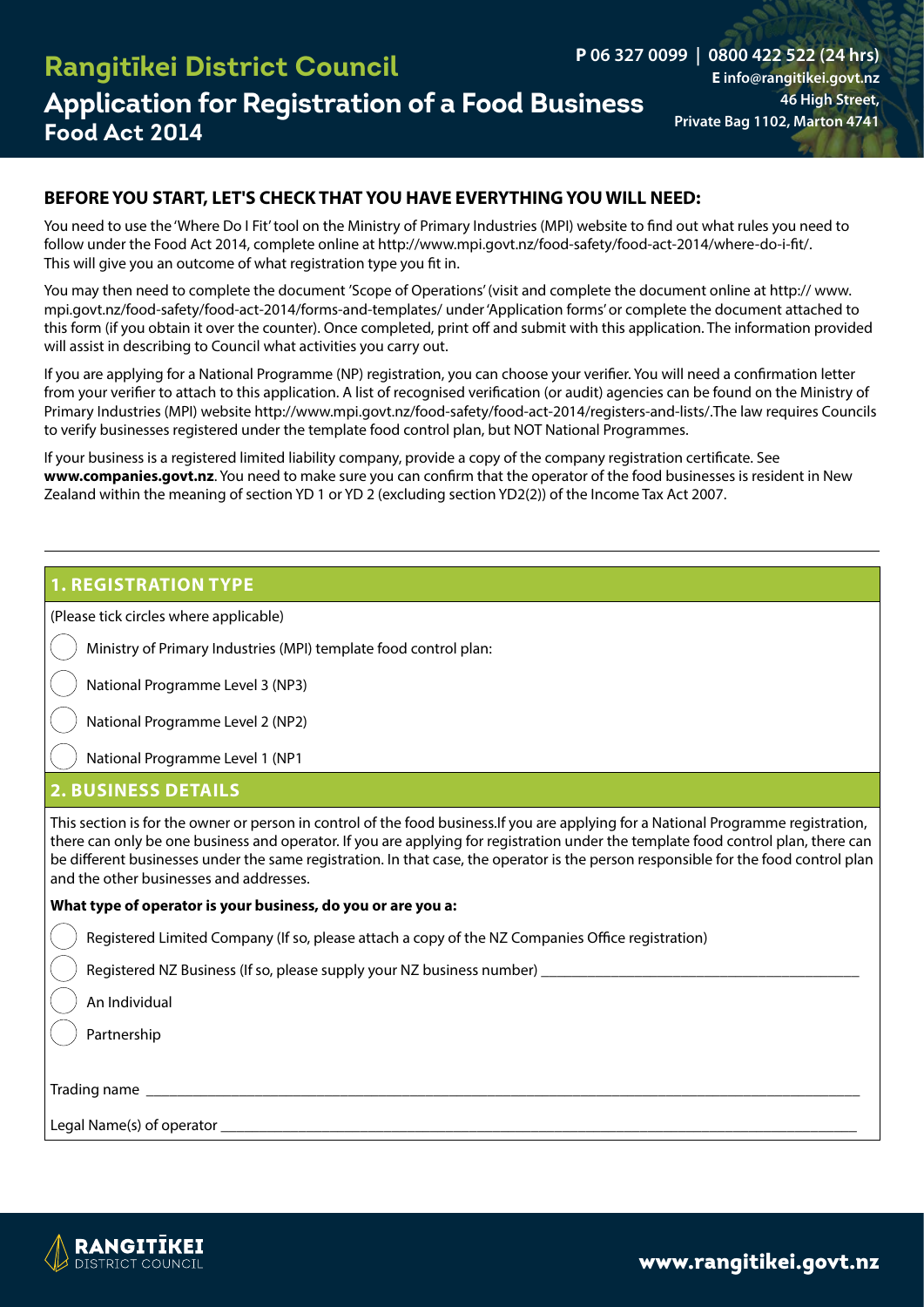# **Application for Registration of a Food Business Food Act 2014**

**P 06 327 0099 | 0800 422 522 (24 hrs) E info@rangitikei.govt.nz 46 High Street, Private Bag 1102, Marton 4741**

| 3.<br><b>OPERATOR CONTACT DETAILS</b>                                                                                                                                                           |
|-------------------------------------------------------------------------------------------------------------------------------------------------------------------------------------------------|
| This information must be provided to be registered. However, if the address is a dwelling house, you may ask that the address is<br>withheld from the public register by ticking the box below. |
| Physical Premises Address (site 1):                                                                                                                                                             |
| Postal Address (for all sites):                                                                                                                                                                 |
| Withhold address from public register                                                                                                                                                           |
| <b>Physical Premises Address</b>                                                                                                                                                                |
|                                                                                                                                                                                                 |
|                                                                                                                                                                                                 |
|                                                                                                                                                                                                 |
| <b>Contact numbers</b>                                                                                                                                                                          |
|                                                                                                                                                                                                 |
|                                                                                                                                                                                                 |
|                                                                                                                                                                                                 |
| <b>ADDITIONAL SITES</b><br>4.                                                                                                                                                                   |
| Do you wish to register more than one site that is situated in Rangitikei District?                                                                                                             |
| Yes<br>If yes, please provide the details for these site addresses below:<br><b>No</b>                                                                                                          |
| <b>Details for other addresses:</b>                                                                                                                                                             |
|                                                                                                                                                                                                 |
|                                                                                                                                                                                                 |
|                                                                                                                                                                                                 |
| Withhold address from public register                                                                                                                                                           |
|                                                                                                                                                                                                 |
|                                                                                                                                                                                                 |



[www.rangitikei.govt.nz](http://www.rangitikei.govt.nz)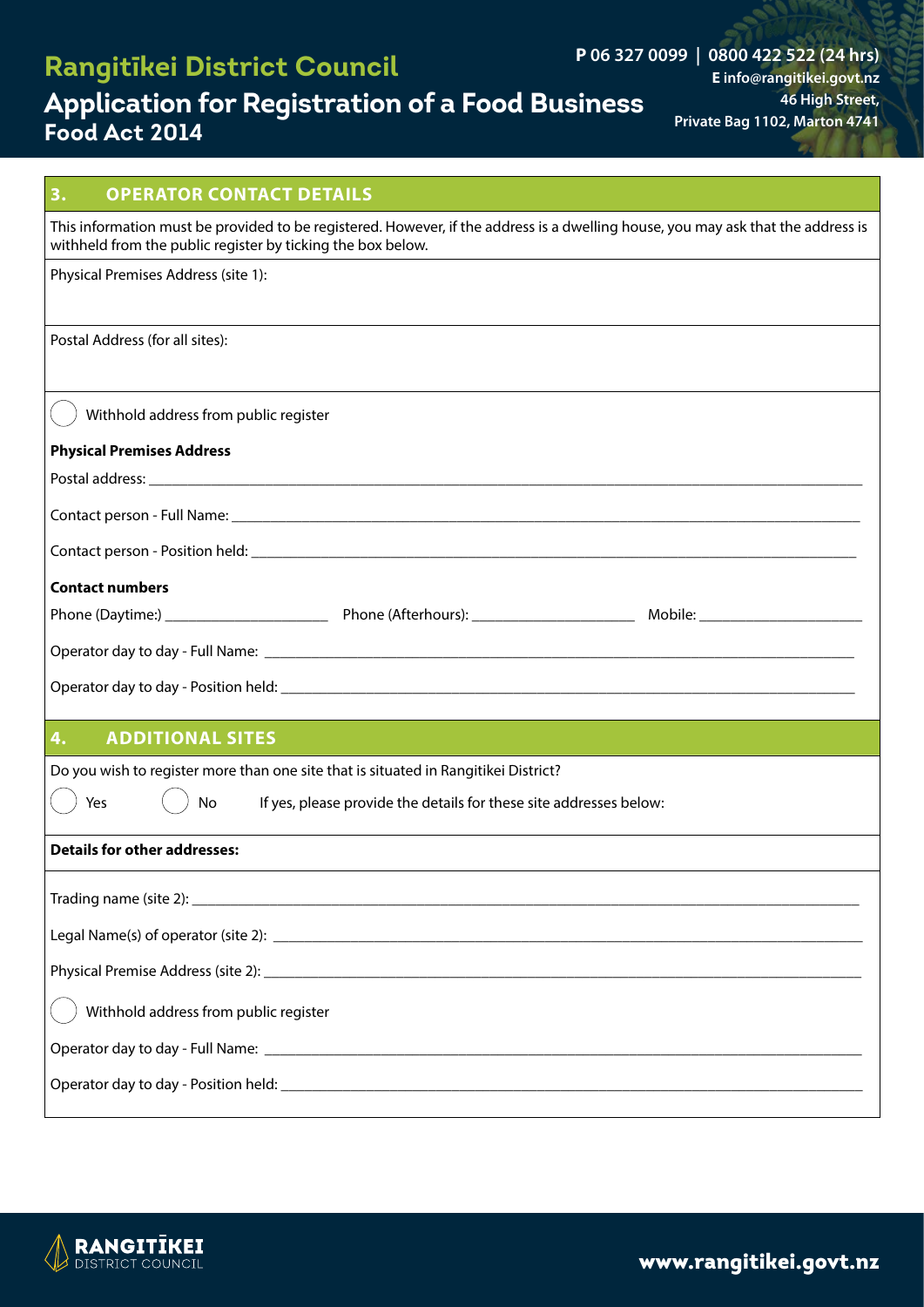### **P 06 327 0099 | 0800 422 522 (24 hrs)**

**E info@rangitikei.govt.nz 46 High Street, Private Bag 1102, Marton 4741**

### **Application for Registration of a Food Business Food Act 2014**

| Withhold address from public register                                 |
|-----------------------------------------------------------------------|
|                                                                       |
|                                                                       |
|                                                                       |
|                                                                       |
|                                                                       |
| Withhold address from public register                                 |
|                                                                       |
|                                                                       |
| <b>VERIFICATION &amp; SCOPE OF OPERATIONS</b><br>5.                   |
| (Please tick circles where applicable)                                |
| Who will be doing your verification?                                  |
| Council                                                               |
|                                                                       |
| Attach a copy of confirmation letter from your verification agency    |
| Have you completed the 'Scope of Operations' document?                |
| If yes, (this is the range of products that you produce)<br>Yes<br>No |
| Attach a copy of the Scope of Operations                              |
| Attach a copy of the floor plan / layout or photos                    |
| Attach a copy of a list of proposed food for sale or manufacture      |

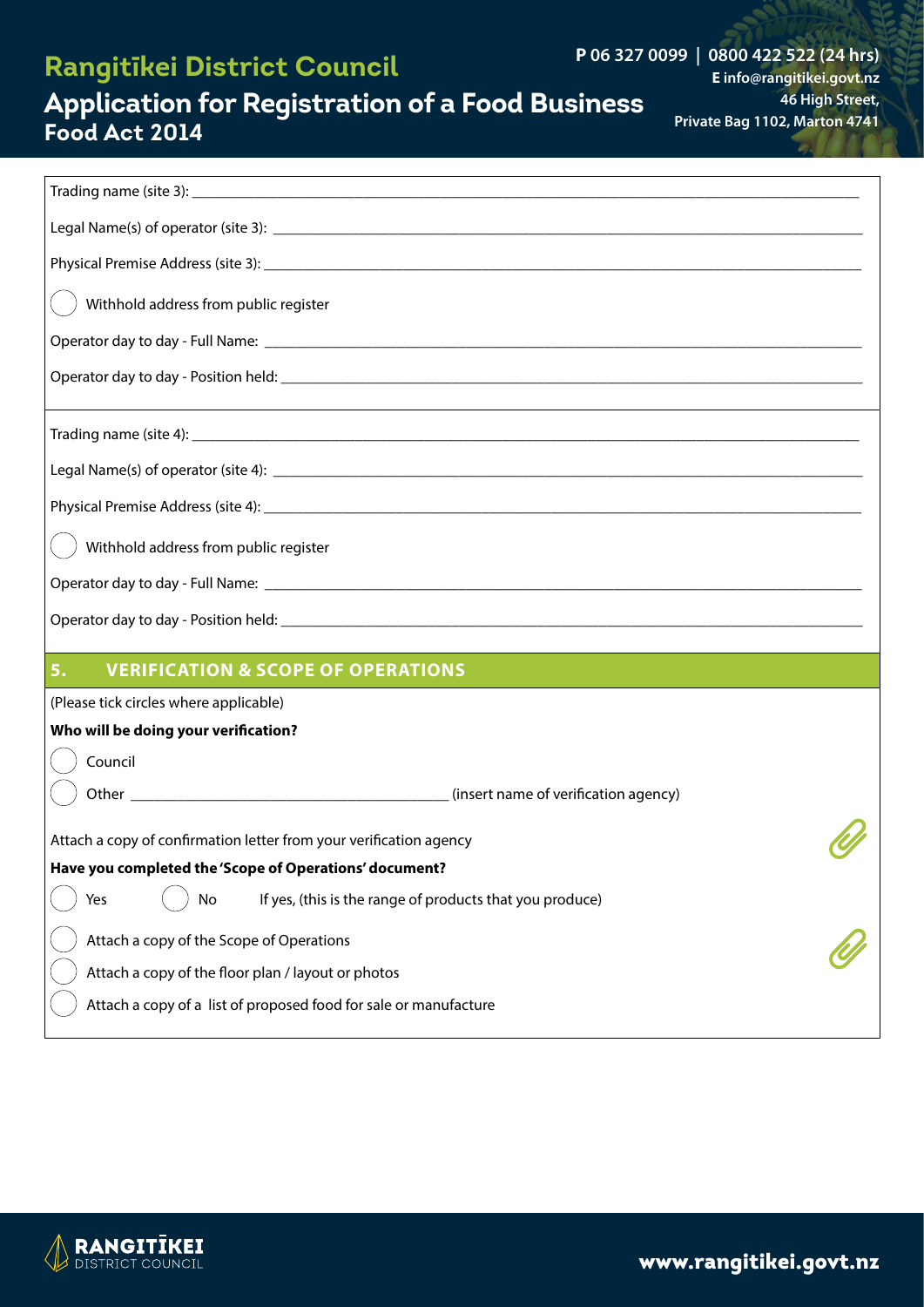### **P 06 327 0099 | 0800 422 522 (24 hrs)**

# **Application for Registration of a Food Business Food Act 2014**

**E info@rangitikei.govt.nz 46 High Street, Private Bag 1102, Marton 4741**

#### **6. APPLICANT STATEMENT**

#### I confirm that:

- 1) I am authorised to make this application as the operator or a person
- 2) The information supplied in this application is truthful and accurate
- 3) Neither I nor any directors, partners, or managers of the business overseas, of any offence relating to fraud or dishonesty, or relating businesses of any kind (whether in New Zealand or elsewhere) that
- 4) The operator is resident in New Zealand within the meaning of Act 2007; and
- 5) The operator of the food business is able to comply with the requirements with legal authority to act on behalf of the operator; and to the best of my knowledge and belief; and concerned have been convicted, whether in New Zealand or to management, control, or business activities in respect of are regulated under the Food Act 2014; and section YD 1 or YD 2 (excluding section YD 2(2) of the Income Tax of the Food Act 2014.

| Full Name: |  |
|------------|--|
| Job Title: |  |
| Signature: |  |

Date: \_\_\_\_\_\_\_\_\_\_\_\_\_\_\_\_\_\_\_\_\_\_\_\_\_\_\_\_\_\_\_\_\_\_\_\_\_\_\_\_\_\_\_\_\_\_\_\_\_\_\_\_\_\_\_\_\_\_\_\_\_\_\_\_\_\_\_\_\_\_\_\_\_\_\_\_\_\_\_\_\_\_\_\_\_\_\_\_\_\_\_\_\_\_\_\_\_\_\_\_

| 7.                      | <b>PAYMENT DETAILS</b>                                                                                                                      |                                                                                                                                                                                   |  |  |
|-------------------------|---------------------------------------------------------------------------------------------------------------------------------------------|-----------------------------------------------------------------------------------------------------------------------------------------------------------------------------------|--|--|
|                         |                                                                                                                                             |                                                                                                                                                                                   |  |  |
|                         |                                                                                                                                             | Charges are set annually by Council – refer to the current Fees & Charges.                                                                                                        |  |  |
| Payment can be made by: |                                                                                                                                             |                                                                                                                                                                                   |  |  |
| Cheque -                | post to Rangitikei District Council, Private Bag 1102, Marton 4741 or<br>hand deliver to Rangitikei District Council, 46 High Street Marton |                                                                                                                                                                                   |  |  |
| Cash or Eftpos -        |                                                                                                                                             | over the counter at Rangitikei District Council, 46 High Street Marton, 90 Hautapu Street Taihape                                                                                 |  |  |
| Internet banking -      | Account number:<br>Particulars field:<br>Code field:<br>Reference:                                                                          | Bank account name: Rangitīkei District Council<br>03-0683-0195600-00<br>quote your Business or trading name<br><b>Food Business</b><br>Application type e.g. MPI, NP1, NP2 or NP3 |  |  |

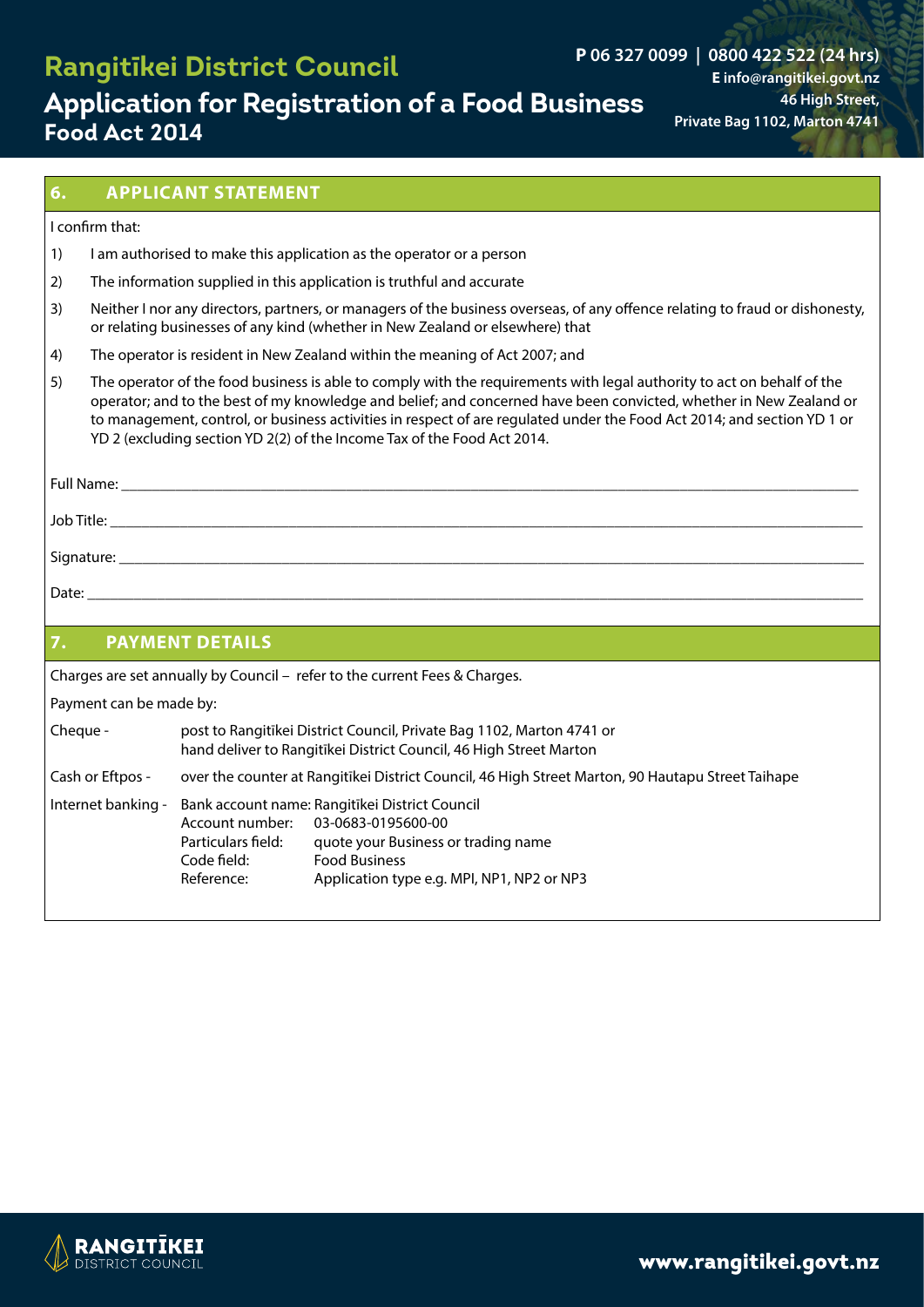# **Application for Registration of a Food Business Food Act 2014**

**P 06 327 0099 | 0800 422 522 (24 hrs) E info@rangitikei.govt.nz 46 High Street, Private Bag 1102, Marton 4741**

### **8. COLLECTION OF INFORMATION**

#### **Collection of Personal Information**

Pursuant to Principle 3 of the Privacy Act 2020 we advise that:

- 1. This information is being collected for the purpose of registering under the Food Act 2014; and
- 2. The recipient of this information, which is the agency that will collect and hold the information, is Rangitikei District Council, Private Bag 1102, Marton 4741;
- 3. Some of the information collected will be displayed on a public register; and
- 4. The collection of information is authorised under section 53 or section 83 of the Food Act 2014, which ever applies. The provision of this information is necessary in order to process an application for registration under either section 53 or section 83; and
- 5. The supply of this information is voluntary; and
- 6. Failure to provide the requested information is likely to result in a return of this application form to the applicant and may ultimately result in a refusal to register, in accordance with section 54 and 57 or section 84 and 87, of the Food Act 2014, which ever applies; and

#### **Collection of Official Information**

- 1. All information provided to the Ministry for Primary Industries is official information and may be subject to a request made under the Official Information Act 1982.
- 2. If a request is made under that Act for information you have provided in this application, the Rangitikei District Council must consider any such request in accordance with its obligations under the Official Information Act 1982 and any other applicable legislation.

#### **9. RETURN YOUR COMPLETED APPLICATION**

Post to: Rangitikei District Council, Private Bag 1102, Marton 4741, Attention: Environmental Health Officer

Hand deliver to: Rangitikei District Council, 46 High Street Marton

Email to: info@rangitikei.govt.nz

|                          | <b>OFFICE USE ONLY</b>                |                         |  |  |
|--------------------------|---------------------------------------|-------------------------|--|--|
| Date received:           |                                       | Received by:            |  |  |
| Approved:                | Yes<br>No                             | Approved by:            |  |  |
| Date<br>approved:        |                                       | Approval<br>signature:  |  |  |
| Liquor<br>Licence req.?  | Yes<br><b>No</b>                      | Inspection<br>time:     |  |  |
| Is a Grease<br>trap req? | <b>Yes Compliant</b><br>Non Compliant | Inspection<br>Category: |  |  |

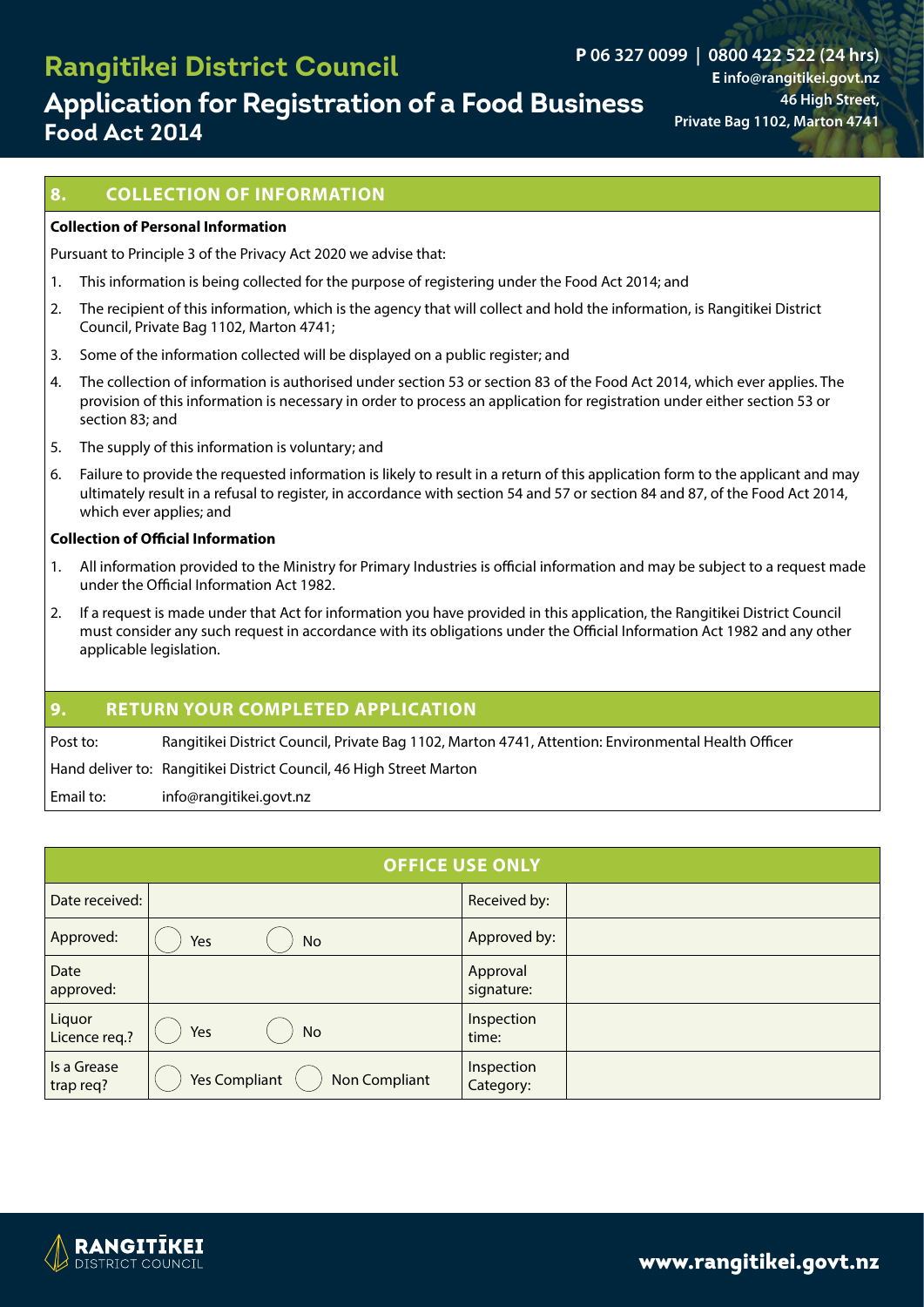### **P**  $\overline{S}$  **cope of Operations: E info@rangitikei.govt.nz 46 High Street, Template Food Control Plans and National Programmes**

*All businesses to complete questions 1 & 2 (Tick as applicable)*

### **1.Trading Operations - How do you distribute your products or services?**

| Caterer                                             | Eat-in premises | Export food    |
|-----------------------------------------------------|-----------------|----------------|
| Home Delivery                                       | Import food     | Internet sales |
| Market sales                                        | Mobile trader   | Retail sales   |
| On-licence premises<br>Storage provider<br>Takeawav |                 |                |
| Transport provider                                  | Wholesale       |                |

### **2.What processes do you use to make your food?**

| Acidification                                  | Aseptic<br>processing/packaging | Canning/retorting                            | Concentration                 |
|------------------------------------------------|---------------------------------|----------------------------------------------|-------------------------------|
| Drying                                         | Fermentation                    | Handling chilled<br>ready to eat<br>products | High-pressure<br>processing   |
| Holding food at<br>serving<br>temperature      | Irradiation                     | Novel or unique<br>processes                 | Pasteurisation<br>(with heat) |
| Processing chilled<br>ready to eat<br>products | Reheating                       | Slow or low<br>temperature cooking           | None of the<br>above          |

### **Template Food Control Plan businesses to complete:** *(Tick as applicable)*

|                                                                    | <b>SECTOR</b>                                                                      | <b>PRODUCT(S)</b>                                                                                                                                                                                                                      |
|--------------------------------------------------------------------|------------------------------------------------------------------------------------|----------------------------------------------------------------------------------------------------------------------------------------------------------------------------------------------------------------------------------------|
| c<br>$\overline{\mathbf{c}}$<br>$\overline{\mathbf{a}}$<br>Control | <b>Food Service Sector:</b><br>Make or prepare food<br>(to be eaten straight away) | Ready to eat meals & snacks served direct<br>n.<br>to customers (to order)<br>Minimally processed fruits & vegetables<br>n.<br>processed and sold direct to customers<br>n Sushi<br>Doner Meat<br>n.<br>Chinese Style Roast Duck<br>n. |
| Food                                                               |                                                                                    | n Raw Meat, Poultry & Seafood<br>n Processed meat, poultry and seafood products<br>(E.g. salami, sausages, jerky, smoked chicken, raw<br>or cooked processed or ground meats)<br>n Minimally processed fruits & vegetables<br>retailed |
|                                                                    | <b>Food Retail Sector:</b>                                                         | n Processed fruits & vegetables sold<br>(E.g. pesto, fruit salads, frozen vegetables, coleslaw)                                                                                                                                        |
| Template                                                           | <b>Make or prepare food</b>                                                        | n Baked products without filling or icing<br>n Baked products with filling or icing<br>n Ready to eat meals & snacks retailed<br>(E.g. sandwiches, meat pies)<br>n Sauces, Soups, Dressing or toppings<br>n Shelf-stable products      |

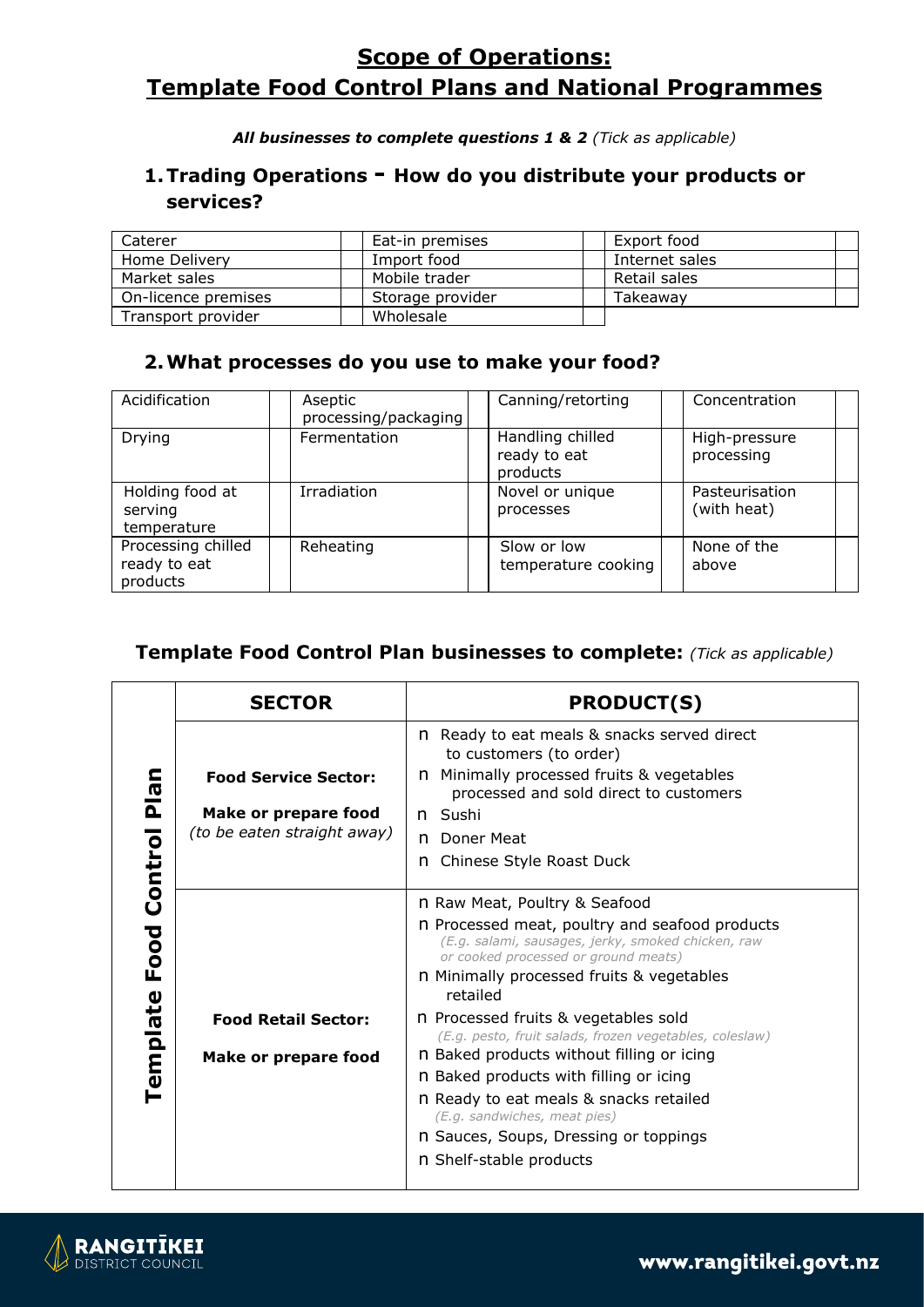### **46 High Street, National Programme Level 3 businesses to complete:** *(Tick as applicable)*

| <b>o</b> Egg products<br><b>o</b> Raw Meat, Poultry & Seafood<br><b>o</b> Processed meat, poultry and seafood products<br>(E.g. salami, sausages, jerky, smoked chicken, raw or cooked<br>processed or ground meats)<br><b>o</b> Manufacture/Process Dairy products<br><b>o</b> Minimally processed fruits & vegetables retailed<br><b>Food Retail Sector:</b><br><b>o</b> Processed fruits & vegetables sold<br>(E.g. fruit salads, frozen vegetables, coleslaw)<br><b>Handle food but</b><br><b>o</b> Baked products without filling or icing<br>does not make<br><b>o</b> Baked products with filling or icing<br>or prepare food<br>o Ready to eat meals & snacks retailed<br>(E.g. frozen meals, sandwiches, meat pies) |  |
|------------------------------------------------------------------------------------------------------------------------------------------------------------------------------------------------------------------------------------------------------------------------------------------------------------------------------------------------------------------------------------------------------------------------------------------------------------------------------------------------------------------------------------------------------------------------------------------------------------------------------------------------------------------------------------------------------------------------------|--|
|                                                                                                                                                                                                                                                                                                                                                                                                                                                                                                                                                                                                                                                                                                                              |  |
|                                                                                                                                                                                                                                                                                                                                                                                                                                                                                                                                                                                                                                                                                                                              |  |
|                                                                                                                                                                                                                                                                                                                                                                                                                                                                                                                                                                                                                                                                                                                              |  |
|                                                                                                                                                                                                                                                                                                                                                                                                                                                                                                                                                                                                                                                                                                                              |  |
|                                                                                                                                                                                                                                                                                                                                                                                                                                                                                                                                                                                                                                                                                                                              |  |
|                                                                                                                                                                                                                                                                                                                                                                                                                                                                                                                                                                                                                                                                                                                              |  |
|                                                                                                                                                                                                                                                                                                                                                                                                                                                                                                                                                                                                                                                                                                                              |  |
|                                                                                                                                                                                                                                                                                                                                                                                                                                                                                                                                                                                                                                                                                                                              |  |
|                                                                                                                                                                                                                                                                                                                                                                                                                                                                                                                                                                                                                                                                                                                              |  |
|                                                                                                                                                                                                                                                                                                                                                                                                                                                                                                                                                                                                                                                                                                                              |  |
|                                                                                                                                                                                                                                                                                                                                                                                                                                                                                                                                                                                                                                                                                                                              |  |
| <b>o</b> Sauces, Soups, Dressing or toppings                                                                                                                                                                                                                                                                                                                                                                                                                                                                                                                                                                                                                                                                                 |  |
| <b>o</b> Infant formula                                                                                                                                                                                                                                                                                                                                                                                                                                                                                                                                                                                                                                                                                                      |  |
| Shelf-stable products<br>o                                                                                                                                                                                                                                                                                                                                                                                                                                                                                                                                                                                                                                                                                                   |  |
| (E.g. packaged biscuits, canned foods, bulk bin foods)                                                                                                                                                                                                                                                                                                                                                                                                                                                                                                                                                                                                                                                                       |  |
|                                                                                                                                                                                                                                                                                                                                                                                                                                                                                                                                                                                                                                                                                                                              |  |
| Beer<br>$\mathbf{o}$                                                                                                                                                                                                                                                                                                                                                                                                                                                                                                                                                                                                                                                                                                         |  |
| Processed Cereal & Meal products<br>o<br>Programme<br><b>Brewers, Distillers,</b>                                                                                                                                                                                                                                                                                                                                                                                                                                                                                                                                                                                                                                            |  |
| Wine & Wine products<br>$\mathbf{o}$<br>Manufacturer or vinegar,                                                                                                                                                                                                                                                                                                                                                                                                                                                                                                                                                                                                                                                             |  |
| Alcoholic beverages - other<br>$\mathbf{o}$<br>alcohol or malt                                                                                                                                                                                                                                                                                                                                                                                                                                                                                                                                                                                                                                                               |  |
| Vinegar<br>o                                                                                                                                                                                                                                                                                                                                                                                                                                                                                                                                                                                                                                                                                                                 |  |
| Spirits & liqueurs<br>o                                                                                                                                                                                                                                                                                                                                                                                                                                                                                                                                                                                                                                                                                                      |  |
| Manufacturer of additives,<br><b>Food Additives</b><br>$\mathbf{o}$                                                                                                                                                                                                                                                                                                                                                                                                                                                                                                                                                                                                                                                          |  |
| processing aids, vitamins,<br><b>Vitamins &amp; Minerals</b><br>$\mathbf o$                                                                                                                                                                                                                                                                                                                                                                                                                                                                                                                                                                                                                                                  |  |
| minerals or other nutrients<br>Processing aids<br>$\mathbf{o}$<br>added to food                                                                                                                                                                                                                                                                                                                                                                                                                                                                                                                                                                                                                                              |  |
| Yeast & Yeast products<br>$\mathbf o$                                                                                                                                                                                                                                                                                                                                                                                                                                                                                                                                                                                                                                                                                        |  |
| Water<br>$\mathbf{o}$                                                                                                                                                                                                                                                                                                                                                                                                                                                                                                                                                                                                                                                                                                        |  |
| Soft drinks<br>O<br><b>Manufacturer of non-</b>                                                                                                                                                                                                                                                                                                                                                                                                                                                                                                                                                                                                                                                                              |  |
| Formulated drinks<br>alcoholic beverages<br>O                                                                                                                                                                                                                                                                                                                                                                                                                                                                                                                                                                                                                                                                                |  |
| Fruit/Vegetable juice<br>O                                                                                                                                                                                                                                                                                                                                                                                                                                                                                                                                                                                                                                                                                                   |  |
|                                                                                                                                                                                                                                                                                                                                                                                                                                                                                                                                                                                                                                                                                                                              |  |
| <b>Manufacturer of dry mix</b><br>Dried mixes containing animals products<br>$\mathbf{o}$                                                                                                                                                                                                                                                                                                                                                                                                                                                                                                                                                                                                                                    |  |
| products<br>Dried mixes not containing animal products<br>o                                                                                                                                                                                                                                                                                                                                                                                                                                                                                                                                                                                                                                                                  |  |
|                                                                                                                                                                                                                                                                                                                                                                                                                                                                                                                                                                                                                                                                                                                              |  |
| Edible oils<br>$\mathbf{o}$<br><b>Manufacturer of oils or</b>                                                                                                                                                                                                                                                                                                                                                                                                                                                                                                                                                                                                                                                                |  |
| Margarine & table spread<br>o<br>fats                                                                                                                                                                                                                                                                                                                                                                                                                                                                                                                                                                                                                                                                                        |  |
| Animal fats<br>o                                                                                                                                                                                                                                                                                                                                                                                                                                                                                                                                                                                                                                                                                                             |  |
|                                                                                                                                                                                                                                                                                                                                                                                                                                                                                                                                                                                                                                                                                                                              |  |
| Herbs & spices<br>$\mathbf{o}$<br><b>Processors of herbs or</b><br>(E.g. Extracting saffron, drying herbs, blending herbs)                                                                                                                                                                                                                                                                                                                                                                                                                                                                                                                                                                                                   |  |
| spices<br>Salt<br>o                                                                                                                                                                                                                                                                                                                                                                                                                                                                                                                                                                                                                                                                                                          |  |
|                                                                                                                                                                                                                                                                                                                                                                                                                                                                                                                                                                                                                                                                                                                              |  |
| Whole grains<br>o                                                                                                                                                                                                                                                                                                                                                                                                                                                                                                                                                                                                                                                                                                            |  |
| <b>Processors of grain</b><br>Processed cereal & meal products<br>o                                                                                                                                                                                                                                                                                                                                                                                                                                                                                                                                                                                                                                                          |  |
|                                                                                                                                                                                                                                                                                                                                                                                                                                                                                                                                                                                                                                                                                                                              |  |

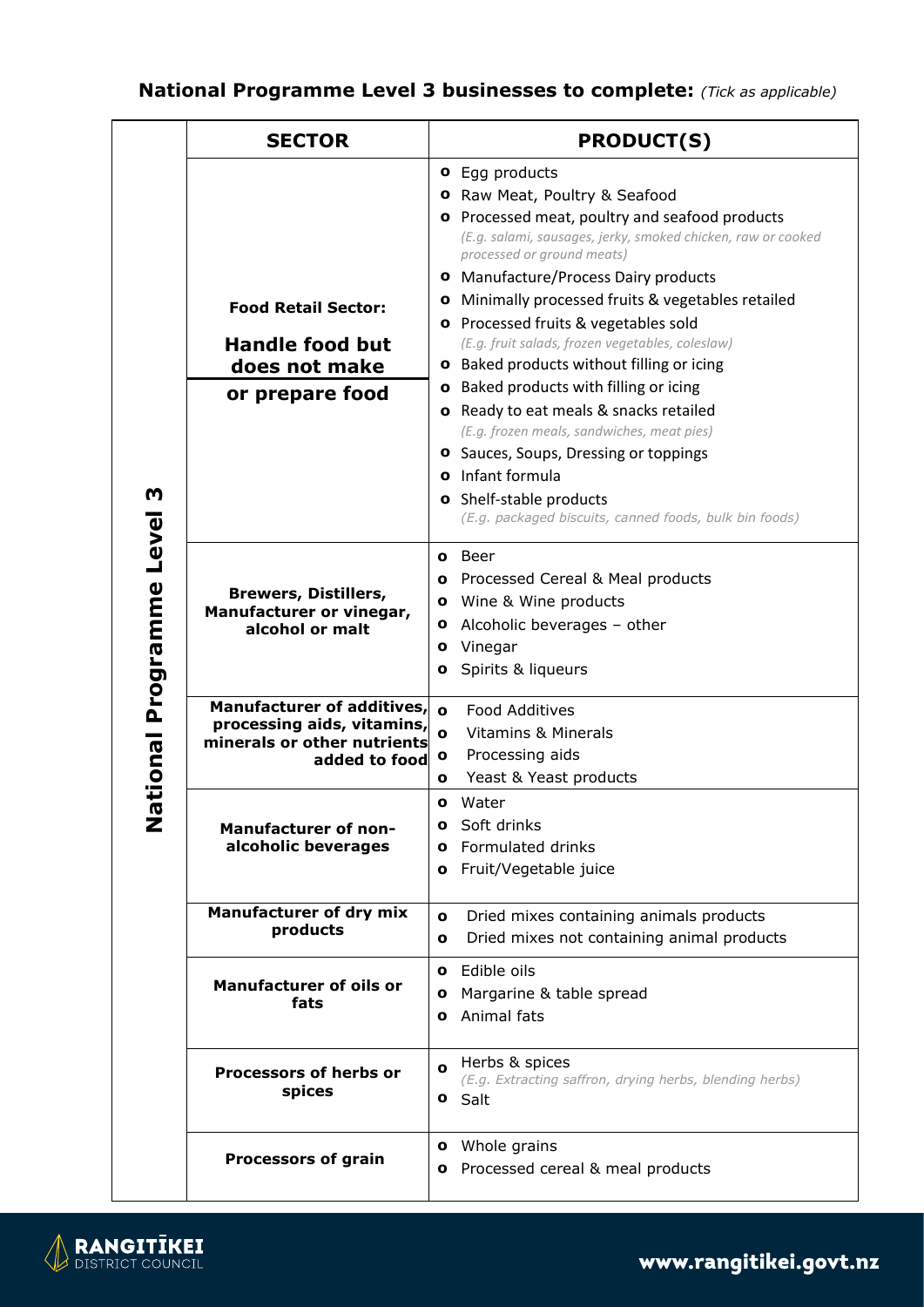### **National Programme Level 2 businesses to complete:** *(Tick as applicable)*

| <b>SECTOR</b>                                                                          | <b>PRODUCT(S)</b>                                                                                                                                                                                                                                                                                                                         |
|----------------------------------------------------------------------------------------|-------------------------------------------------------------------------------------------------------------------------------------------------------------------------------------------------------------------------------------------------------------------------------------------------------------------------------------------|
| <b>Preschool food service</b><br>(Early Childhood centre)                              | Ready to eat meals & snacks<br>o<br>Infant formula<br>$\mathbf o$                                                                                                                                                                                                                                                                         |
| <b>Bake only bread and bread</b><br>products                                           | $\mathbf o$<br><b>Breads</b>                                                                                                                                                                                                                                                                                                              |
| <b>Manufacture/Make</b><br>confectionary                                               | Chocolate & cocoa products<br>o<br>Sugar confectionary<br>ο                                                                                                                                                                                                                                                                               |
| Manufacture/make crisps,<br>popcorn, pretzels or<br>similar snack products             | Crisps & chips<br>$\mathbf o$<br>Snack products<br>o<br>(E.g. Popped popcorn, puffed rice)                                                                                                                                                                                                                                                |
| <b>Manufacture/Make shelf-</b><br>stable grain products eg.<br>Cereals, baked products | Baked products, without filling or icing<br>о<br>Baked products with filling or icing<br>o<br><b>Breakfast cereals</b><br>O<br>Pasta (dried pasta)<br>o                                                                                                                                                                                   |
| <b>Manufacture/Make shelf</b><br>water based products                                  | Ice<br>o<br>Water based desserts<br>o                                                                                                                                                                                                                                                                                                     |
| <b>Manufacture/Make dried</b><br>or dehydrated fruit or<br>vegetables                  | Processed fruits & vegetables<br>O<br>(E.g. Fruit leather, dried fruits)<br>Dried fruit & nut mixes<br>о                                                                                                                                                                                                                                  |
| Manufacture/make frozen<br>fruit or vegetables                                         | o<br>Processed fruit & Vegetables                                                                                                                                                                                                                                                                                                         |
| <b>Manufacture/Make shelf-</b><br>stable condiments                                    | o<br>Processed fruit & vegetables<br>(E.g. jams, chutneys etc)<br>Fermented fruit & vegetable products<br>o<br>Processed meat, poultry & seafood products<br>o<br>Sauces, soups, dressings & toppings<br>o<br>Fermented sauces<br>$\mathbf o$<br>Nut & Seed products<br>o<br>(E.g. Peanut butter, bean paste)                             |
| Process nuts, seeds<br>and/or coffee                                                   | Nuts & seeds<br>o<br>(E.g. Roasted peanuts, spiced cashews)<br>Coffee bean products<br>o<br>(E.g. coffee roasters)<br>Nut & seed products<br>o<br>(E.g. Nut or seed flour)<br>o<br>Dried fruit & nut mixes                                                                                                                                |
| <b>Retail manufactured</b><br>packaged chilled and/or<br>frozen food                   | Eggs<br>o<br>Raw meat, poultry & seafood<br>о<br>Processed meat, poultry & seafood products<br>o<br>Dairy products<br>o<br>Processed fruit & vegetables<br>o<br>Baked products, without filling or icing<br>ο<br>Baked products with filling or icing<br>o<br>Ready to eat meals & snacks<br>o<br>Sauces, Soups, Dressings, Toppings<br>о |